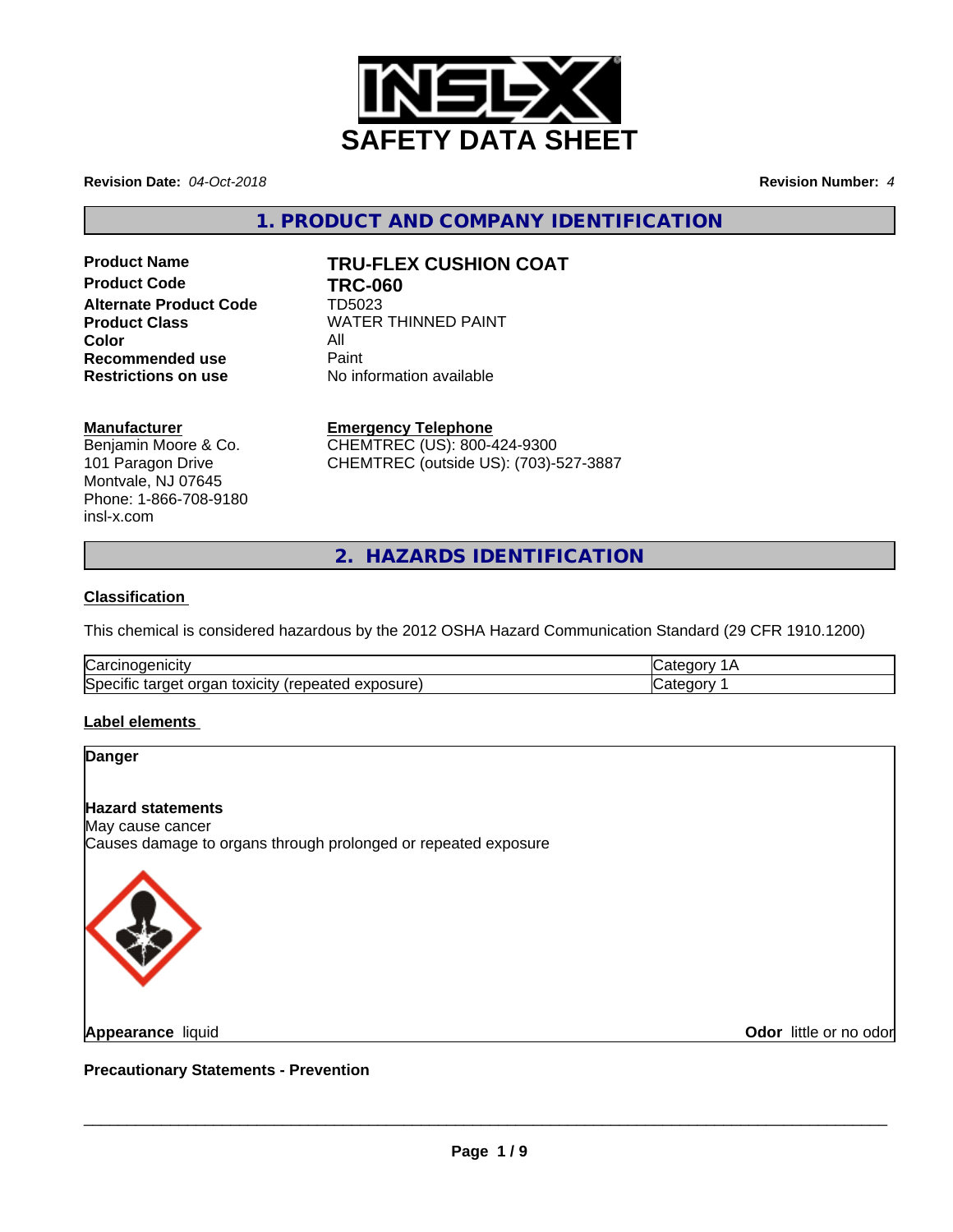Obtain special instructions before use Do not handle until all safety precautions have been read and understood Use personal protective equipment as required Do not breathe dust/fume/gas/mist/vapors/spray Wash face, hands and any exposed skin thoroughly after handling Do not eat, drink or smoke when using this product

#### **Precautionary Statements - Response**

IF exposed or concerned: Get medical advice/attention

# **Precautionary Statements - Storage**

Store locked up

#### **Precautionary Statements - Disposal**

Dispose of contents/container to an approved waste disposal plant

#### **Hazards not otherwise classified (HNOC)**

Not applicable

#### **Other information**

23.5 % of the mixture consists of ingredient(s) of unknown toxicity

# **3. COMPOSITION INFORMATION ON COMPONENTS**

| <b>Chemical name</b>                                                         | CAS No.    | Weight-% |
|------------------------------------------------------------------------------|------------|----------|
| Silica, crystalline                                                          | 14808-60-7 | ιU       |
| Talc                                                                         | 14807-96-6 |          |
| Propylene glycol                                                             | $57-55-6$  |          |
| Propanoic acid, 2-methyl-, monoester with<br>2,2,4-trimethyl-1,3-pentanediol | 25265-77-4 |          |
| Sodium C14-C16 olefin sulfonate                                              | 68439-57-6 | 0.5      |
| 2-Amino-2-methly-1-propanol                                                  | 124-68-5   | 0.5      |

# **4. FIRST AID MEASURES**

| <b>General Advice</b>                            | No hazards which require special first aid measures.                                                     |
|--------------------------------------------------|----------------------------------------------------------------------------------------------------------|
| <b>Eye Contact</b>                               | Rinse thoroughly with plenty of water for at least 15 minutes and consult a<br>physician.                |
| <b>Skin Contact</b>                              | Wash off immediately with soap and plenty of water while removing all<br>contaminated clothes and shoes. |
| <b>Inhalation</b>                                | Move to fresh air. If symptoms persist, call a physician.                                                |
| Ingestion                                        | Clean mouth with water and afterwards drink plenty of water. Consult a physician<br>if necessary.        |
| <b>Most Important</b><br><b>Symptoms/Effects</b> | None known.                                                                                              |
| <b>Notes To Physician</b>                        | Treat symptomatically.                                                                                   |
|                                                  |                                                                                                          |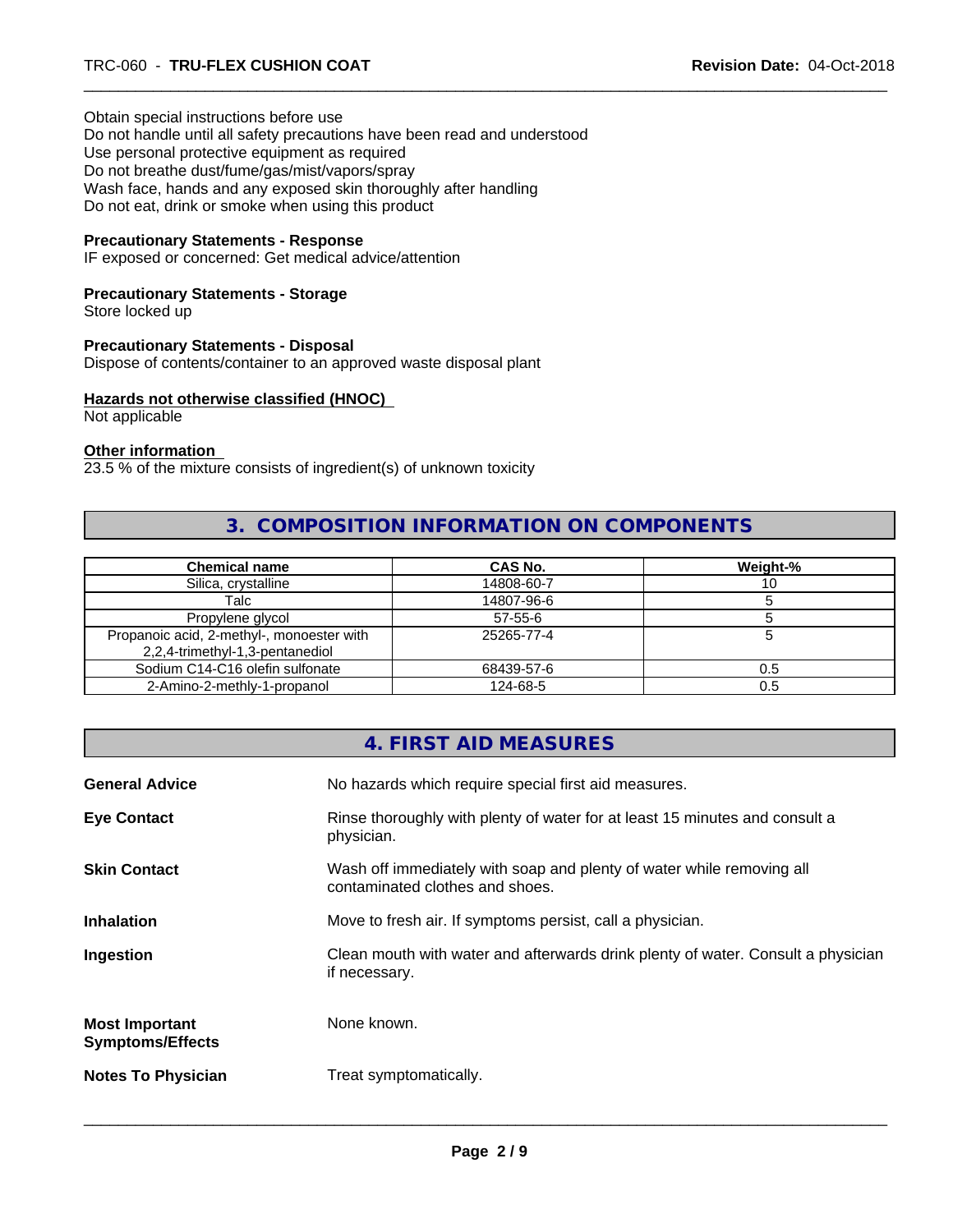# **5. FIRE-FIGHTING MEASURES**

| <b>Suitable Extinguishing Media</b>                                              |                 |                                                    | Use extinguishing measures that are appropriate to local<br>circumstances and the surrounding environment.      |
|----------------------------------------------------------------------------------|-----------------|----------------------------------------------------|-----------------------------------------------------------------------------------------------------------------|
| <b>Protective Equipment And Precautions For</b><br><b>Firefighters</b>           |                 | and full protective gear.                          | As in any fire, wear self-contained breathing apparatus<br>pressure-demand, MSHA/NIOSH (approved or equivalent) |
| <b>Specific Hazards Arising From The Chemical</b>                                |                 | extreme heat.                                      | Closed containers may rupture if exposed to fire or                                                             |
| <b>Sensitivity To Mechanical Impact</b>                                          |                 | No.                                                |                                                                                                                 |
| <b>Sensitivity To Static Discharge</b>                                           |                 | No.                                                |                                                                                                                 |
| <b>Flash Point Data</b><br>Flash Point (°F)<br>Flash Point (°C)<br><b>Method</b> |                 | Not applicable<br>Not applicable<br>Not applicable |                                                                                                                 |
| <b>Flammability Limits In Air</b>                                                |                 |                                                    |                                                                                                                 |
| Lower flammability limit:<br><b>Upper flammability limit:</b>                    |                 | Not applicable<br>Not applicable                   |                                                                                                                 |
| Health: 1<br><b>NFPA</b>                                                         | Flammability: 0 | <b>Instability: 0</b>                              | <b>Special: Not Applicable</b>                                                                                  |
| <b>NFPA Leaend</b>                                                               |                 |                                                    |                                                                                                                 |

- 0 Not Hazardous
- 1 Slightly
- 2 Moderate
- 3 High
- 4 Severe

*The ratings assigned are only suggested ratings, the contractor/employer has ultimate responsibilities for NFPA ratings where this system is used.*

*Additional information regarding the NFPA rating system is available from the National Fire Protection Agency (NFPA) at www.nfpa.org.*

# **6. ACCIDENTAL RELEASE MEASURES**

| <b>Personal Precautions</b>      | Avoid contact with skin, eyes and clothing. Ensure adequate ventilation.                             |
|----------------------------------|------------------------------------------------------------------------------------------------------|
| <b>Other Information</b>         | Prevent further leakage or spillage if safe to do so.                                                |
| <b>Environmental precautions</b> | See Section 12 for additional Ecological Information.                                                |
| <b>Methods for Cleaning Up</b>   | Soak up with inert absorbent material. Sweep up and shovel into suitable<br>containers for disposal. |

# **7. HANDLING AND STORAGE**

Handling **Handling** Avoid contact with skin, eyes and clothing. Avoid breathing vapors, spray mists or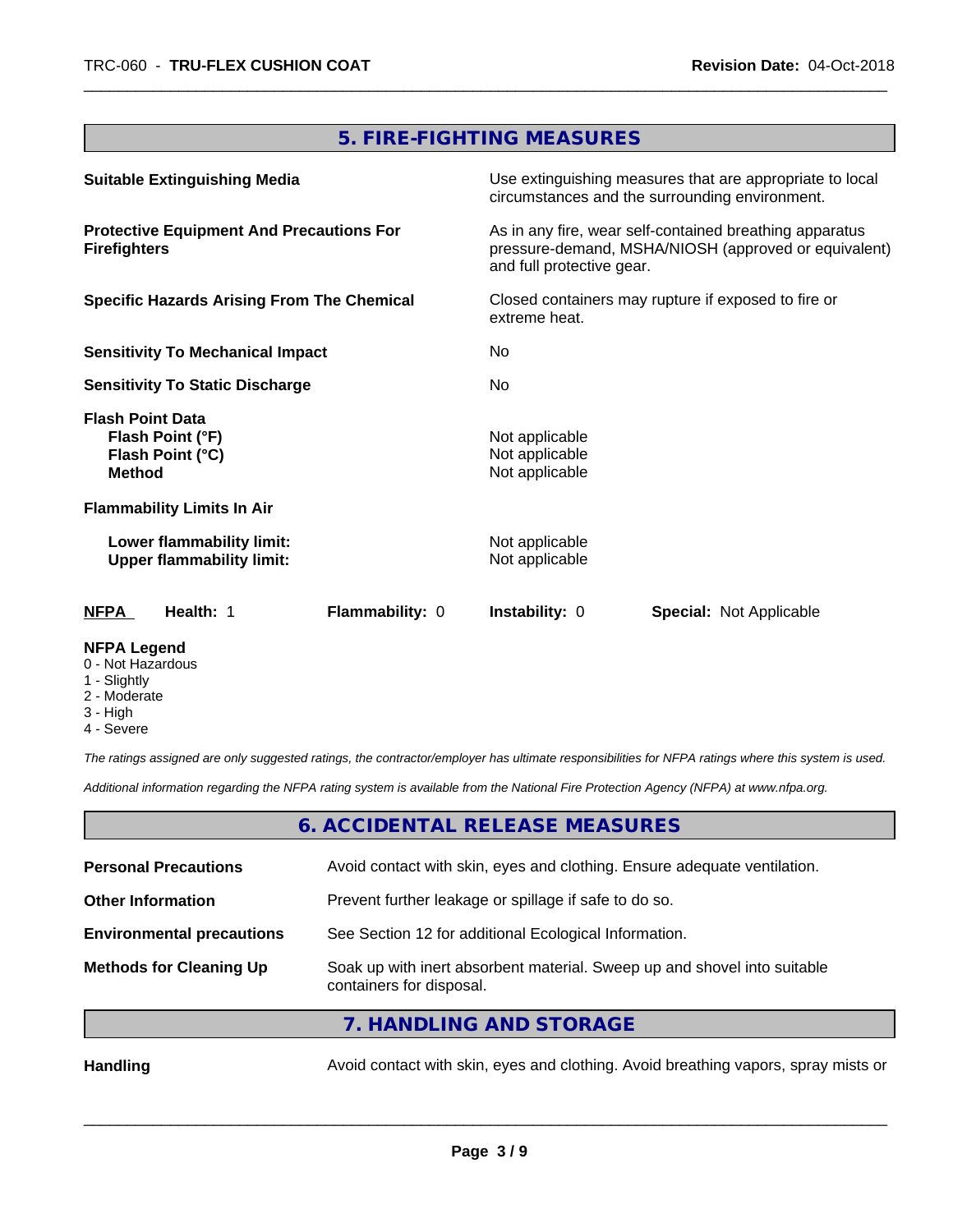sanding dust. In case of insufficient ventilation, wear suitable respiratory equipment.

**Storage** Keep container tightly closed. Keep out of the reach of children.

**Incompatible Materials** No information available

**8. EXPOSURE CONTROLS/PERSONAL PROTECTION**

#### **Exposure Limits**

| <b>Chemical name</b>  | ∧∪GIH TI <sup>v</sup>                      | <b>OSHA PEL</b><br>--                           |
|-----------------------|--------------------------------------------|-------------------------------------------------|
| Silica<br>crystalline | $T$ $M$<br>0.025<br>⊤mɑ/m∘ ·<br><b>VVH</b> |                                                 |
| Talc                  | TWA<br>m $\alpha/m^3$                      | T1111<br>ΩΩ<br>J mppc <sup>+</sup><br>VV/<br>∠∪ |

#### **Legend**

ACGIH - American Conference of Governmental Industrial Hygienists Exposure Limits OSHA - Occupational Safety & Health Administration Exposure Limits N/E - Not Established

| <b>Engineering Measures</b>          | Ensure adequate ventilation, especially in confined areas.                                                                          |
|--------------------------------------|-------------------------------------------------------------------------------------------------------------------------------------|
| <b>Personal Protective Equipment</b> |                                                                                                                                     |
| <b>Eye/Face Protection</b>           | Safety glasses with side-shields.                                                                                                   |
| <b>Skin Protection</b>               | Protective gloves and impervious clothing.                                                                                          |
| <b>Respiratory Protection</b>        | In case of insufficient ventilation wear suitable respiratory equipment.                                                            |
| <b>Hygiene Measures</b>              | Avoid contact with skin, eyes and clothing. Remove and wash contaminated<br>clothing before re-use. Wash thoroughly after handling. |

# **9. PHYSICAL AND CHEMICAL PROPERTIES**

| < 100<br><b>VOC Regulatory Limit (g/L)</b><br>212<br><b>Boiling Point (°F)</b><br>100<br><b>Boiling Point (°C)</b><br>32<br><b>Freezing Point (°F)</b><br>0<br><b>Freezing Point (°C)</b><br>Flash Point (°F)<br>Not applicable | Vol. % Solids<br>$40 - 50$<br>$45 - 55$<br>Wt. % Volatiles | Appearance<br>Odor<br><b>Odor Threshold</b><br>Density (Ibs/gal)<br><b>Specific Gravity</b><br>рH<br><b>Viscosity (cps)</b><br>Solubility(ies)<br><b>Water solubility</b><br><b>Evaporation Rate</b><br>Vapor pressure @20 °C (kPa)<br>Vapor density<br>Wt. % Solids<br>Vol. % Volatiles | liquid<br>little or no odor<br>No information available<br>$9.9 - 10.3$<br>$1.19 - 1.23$<br>No information available<br>No information available<br>No information available<br>No information available<br>No information available<br>No information available<br>No information available<br>45 - 55<br>$50 - 60$ |
|---------------------------------------------------------------------------------------------------------------------------------------------------------------------------------------------------------------------------------|------------------------------------------------------------|------------------------------------------------------------------------------------------------------------------------------------------------------------------------------------------------------------------------------------------------------------------------------------------|----------------------------------------------------------------------------------------------------------------------------------------------------------------------------------------------------------------------------------------------------------------------------------------------------------------------|
|                                                                                                                                                                                                                                 |                                                            |                                                                                                                                                                                                                                                                                          |                                                                                                                                                                                                                                                                                                                      |
|                                                                                                                                                                                                                                 |                                                            |                                                                                                                                                                                                                                                                                          |                                                                                                                                                                                                                                                                                                                      |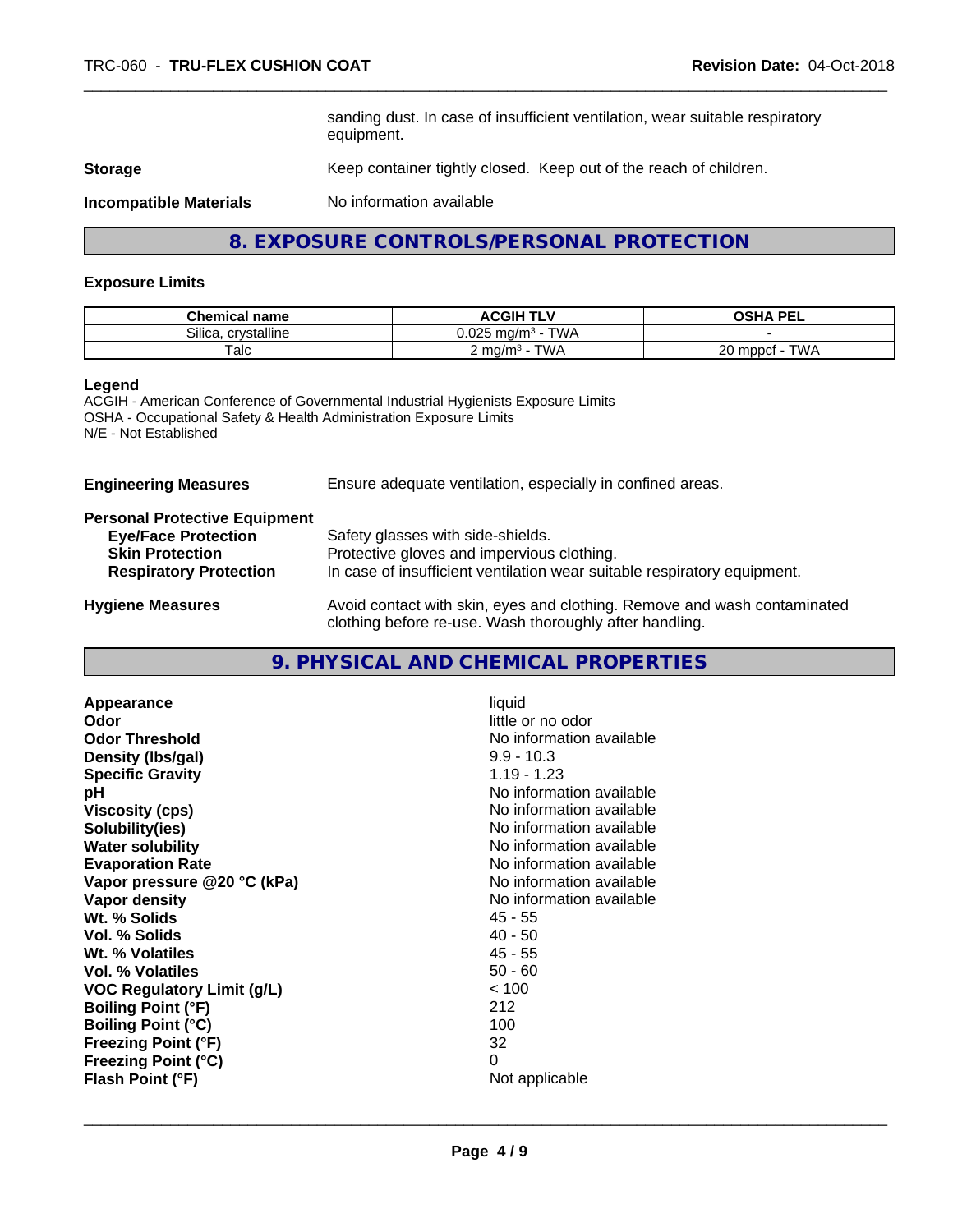**Flash Point (°C)** Not applicable **Method** Not applicable<br> **Flammability (solid, gas)** Not applicable Not applicable **Flammability (solid, gas)** Not applicable<br>
Upper flammability limit:<br>
Not applicable<br>
Not applicable Upper flammability limit:<br>
Lower flammability limit:<br>
Not applicable<br>
Not applicable **Lower flammability limit:**<br> **Autoignition Temperature (°F)**<br>
Mo information available Autoignition Temperature (°F)<br>
Autoignition Temperature (°C)<br>
No information available Autoignition Temperature (°C)<br>
Decomposition Temperature (°F)<br>
No information available **Decomposition Temperature (°F)**<br> **Decomposition Temperature (°C)** No information available<br>
No information available **Decomposition Temperature (°C)**<br>Partition coefficient

**No information available** 

# **10. STABILITY AND REACTIVITY**

| <b>Reactivity</b>                         | Not Applicable                           |
|-------------------------------------------|------------------------------------------|
| <b>Chemical Stability</b>                 | Stable under normal conditions.          |
| <b>Conditions to avoid</b>                | Prevent from freezing.                   |
| <b>Incompatible Materials</b>             | No materials to be especially mentioned. |
| <b>Hazardous Decomposition Products</b>   | None under normal use.                   |
| <b>Possibility of hazardous reactions</b> | None under normal conditions of use.     |

# **11. TOXICOLOGICAL INFORMATION**

| Information on likely routes of exposure                                                                                                                                                                                                                                                                   |
|------------------------------------------------------------------------------------------------------------------------------------------------------------------------------------------------------------------------------------------------------------------------------------------------------------|
| Eye contact, skin contact and inhalation.                                                                                                                                                                                                                                                                  |
|                                                                                                                                                                                                                                                                                                            |
| No information available                                                                                                                                                                                                                                                                                   |
| Symptoms related to the physical, chemical and toxicological characteristics                                                                                                                                                                                                                               |
| No information available                                                                                                                                                                                                                                                                                   |
| Delayed and immediate effects as well as chronic effects from short and long-term exposure                                                                                                                                                                                                                 |
| May cause slight irritation.<br>Substance may cause slight skin irritation. Prolonged or repeated contact may dry<br>skin and cause irritation.                                                                                                                                                            |
| May cause irritation of respiratory tract.<br>Ingestion may cause gastrointestinal irritation, nausea, vomiting and diarrhea.<br>No information available<br>No information available.<br>No information available.<br>No information available.<br>No information available.<br>No information available. |
|                                                                                                                                                                                                                                                                                                            |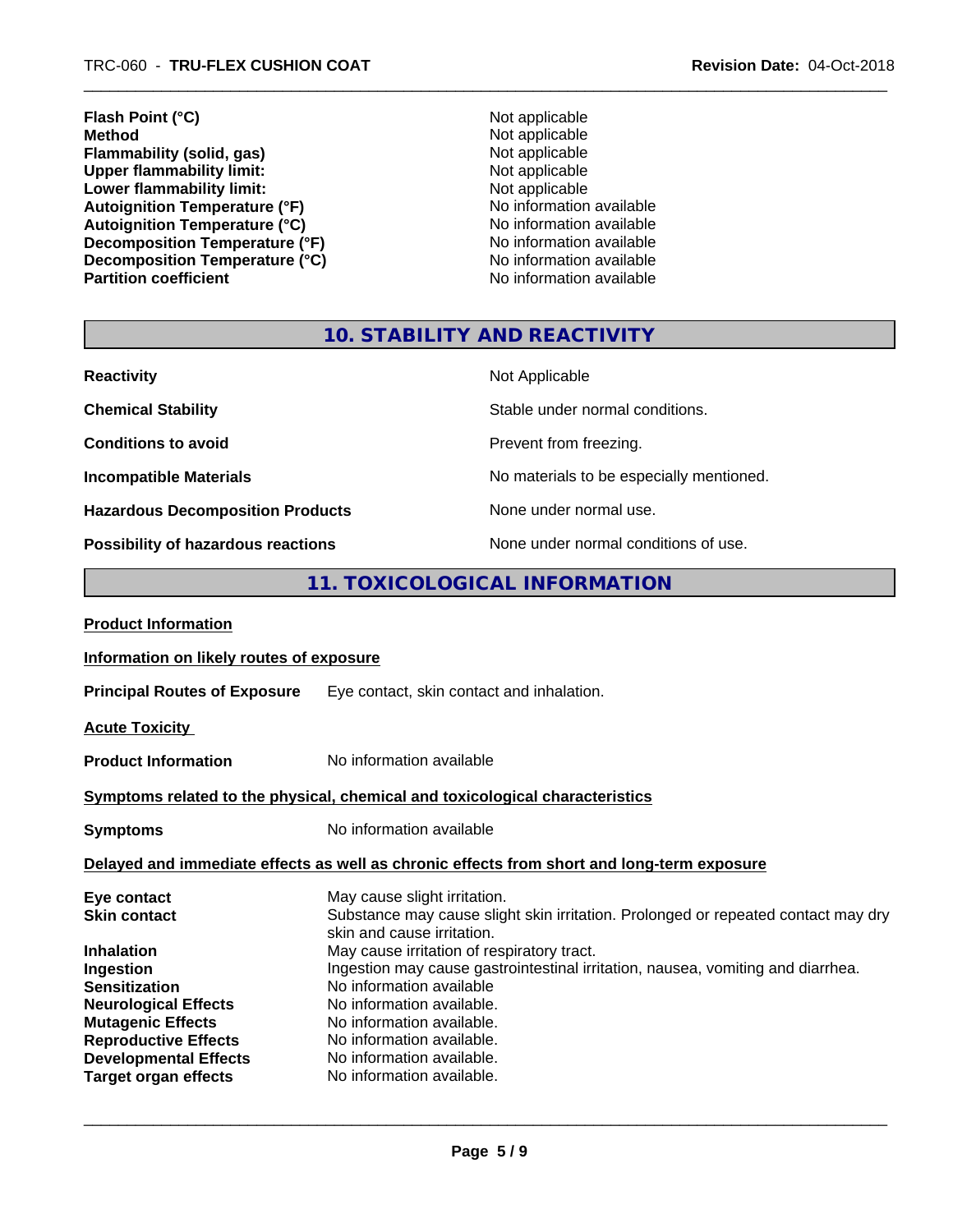| <b>STOT - single exposure</b>   | No information available.                                                  |
|---------------------------------|----------------------------------------------------------------------------|
| <b>STOT - repeated exposure</b> | Causes damage to organs through prolonged or repeated exposure if inhaled. |
| Other adverse effects           | No information available.                                                  |
| <b>Aspiration Hazard</b>        | No information available                                                   |

#### **Numerical measures of toxicity**

**Unknown acute toxicity** 23.5 % of the mixture consists of ingredient(s) of unknown toxicity

#### **The following values are calculated based on chapter 3.1 of the GHS document**

| ATEmix (oral)          | 4300 mg/kg |
|------------------------|------------|
| <b>ATEmix (dermal)</b> | 526164     |

#### **Component Information**

Silica, crystalline LD50 Oral: 500 mg/kg (Rat) Propylene glycol LD50 Oral: 20000 mg/kg (Rat) LD50 Dermal: 20800 mg/kg (Rabbit)

#### **Carcinogenicity**

*The information below indicateswhether each agency has listed any ingredient as a carcinogen:.*

| Chemical<br>name       | <b>IARC</b>                | <b>NTP</b>     | OSHA   |
|------------------------|----------------------------|----------------|--------|
|                        | Carcinogen<br>Human<br>. . | Known<br>Humar | Listed |
| Silica,<br>crystalline |                            | Carcinogen     |        |

• Crystalline Silica has been determined to be carcinogenic to humans by IARC (1) when in respirable form. Risk of cancer depends on duration and level of inhalation exposure to spray mist or dust from sanding the dried paint.

#### **Legend**

IARC - International Agency for Research on Cancer NTP - National Toxicity Program OSHA - Occupational Safety & Health Administration

**12. ECOLOGICAL INFORMATION**

# **Ecotoxicity Effects**

The environmental impact of this product has not been fully investigated.

#### **Product Information**

#### **Acute Toxicity to Fish**

No information available

#### **Acute Toxicity to Aquatic Invertebrates**

No information available

#### **Acute Toxicity to Aquatic Plants**

No information available

#### **Persistence / Degradability**

No information available.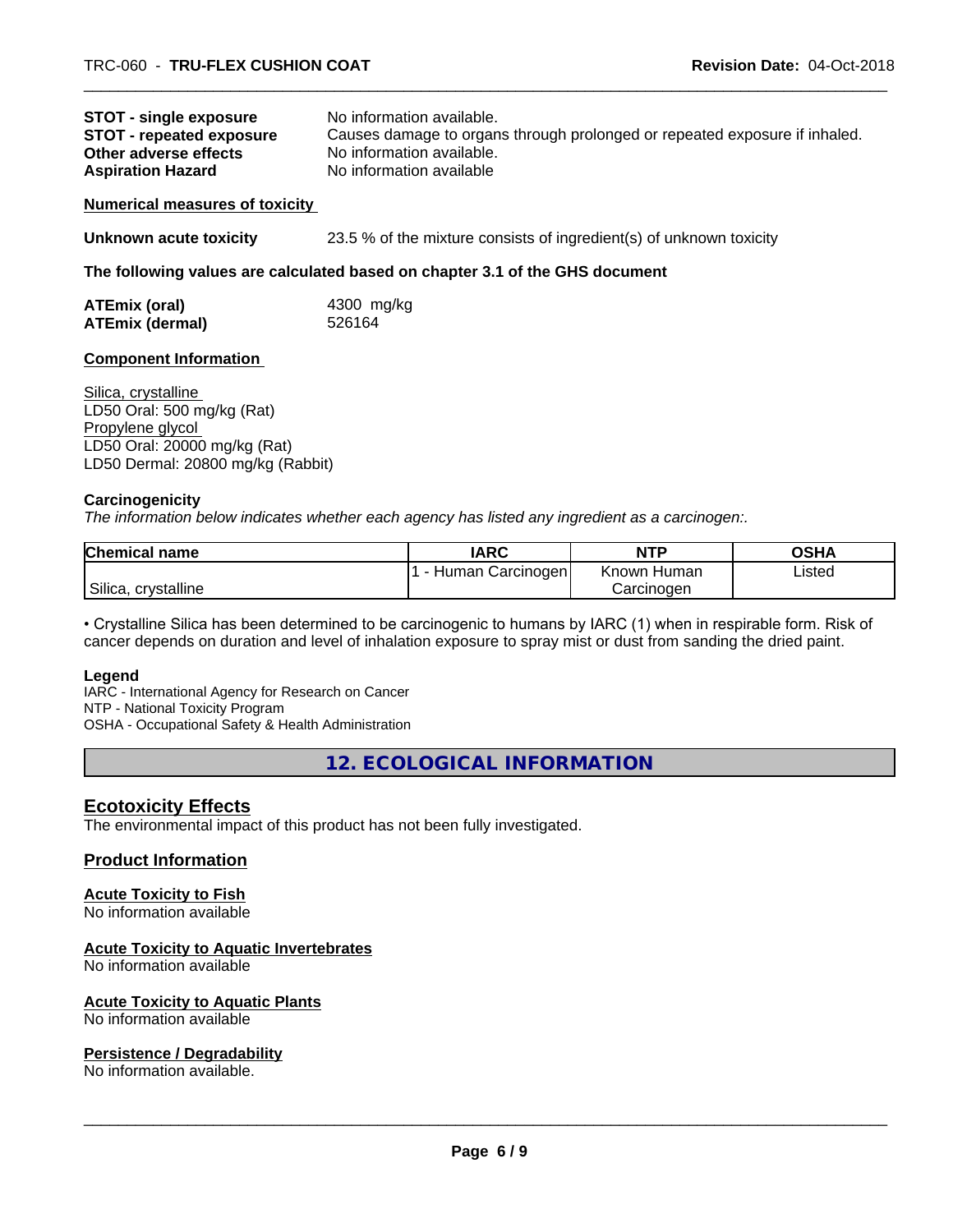#### **Bioaccumulation**

No information available.

#### **Mobility in Environmental Media**

No information available.

#### **Ozone**

No information available

#### **Component Information**

#### **Acute Toxicity to Fish**

No information available Propylene glycol LC50: 710 mg/L (Fathead Minnow - 96 hr.)

#### **Acute Toxicity to Aquatic Invertebrates**

No information available Propylene glycol EC50: > 10000 mg/L (Daphnia magna - 24 hr.)

#### **Acute Toxicity to Aquatic Plants**

No information available

|                                  | 13. DISPOSAL CONSIDERATIONS                                                                                                                                                                                               |
|----------------------------------|---------------------------------------------------------------------------------------------------------------------------------------------------------------------------------------------------------------------------|
| <b>Waste Disposal Method</b>     | Dispose of in accordance with federal, state, and local regulations. Local<br>requirements may vary, consult your sanitation department or state-designated<br>environmental protection agency for more disposal options. |
|                                  | 14. TRANSPORT INFORMATION                                                                                                                                                                                                 |
| <b>DOT</b>                       | Not regulated                                                                                                                                                                                                             |
| <b>ICAO/IATA</b>                 | Not regulated                                                                                                                                                                                                             |
| <b>IMDG/IMO</b>                  | Not regulated                                                                                                                                                                                                             |
|                                  | <b>15. REGULATORY INFORMATION</b>                                                                                                                                                                                         |
| <b>International Inventories</b> |                                                                                                                                                                                                                           |

#### **TSCA: United States** Yes - All components are listed or exempt.<br> **DSL: Canada** Yes - All components are listed or exempt. Yes - All components are listed or exempt.

# **Federal Regulations**

#### **SARA 311/312 hazardous categorization**

Acute health hazard No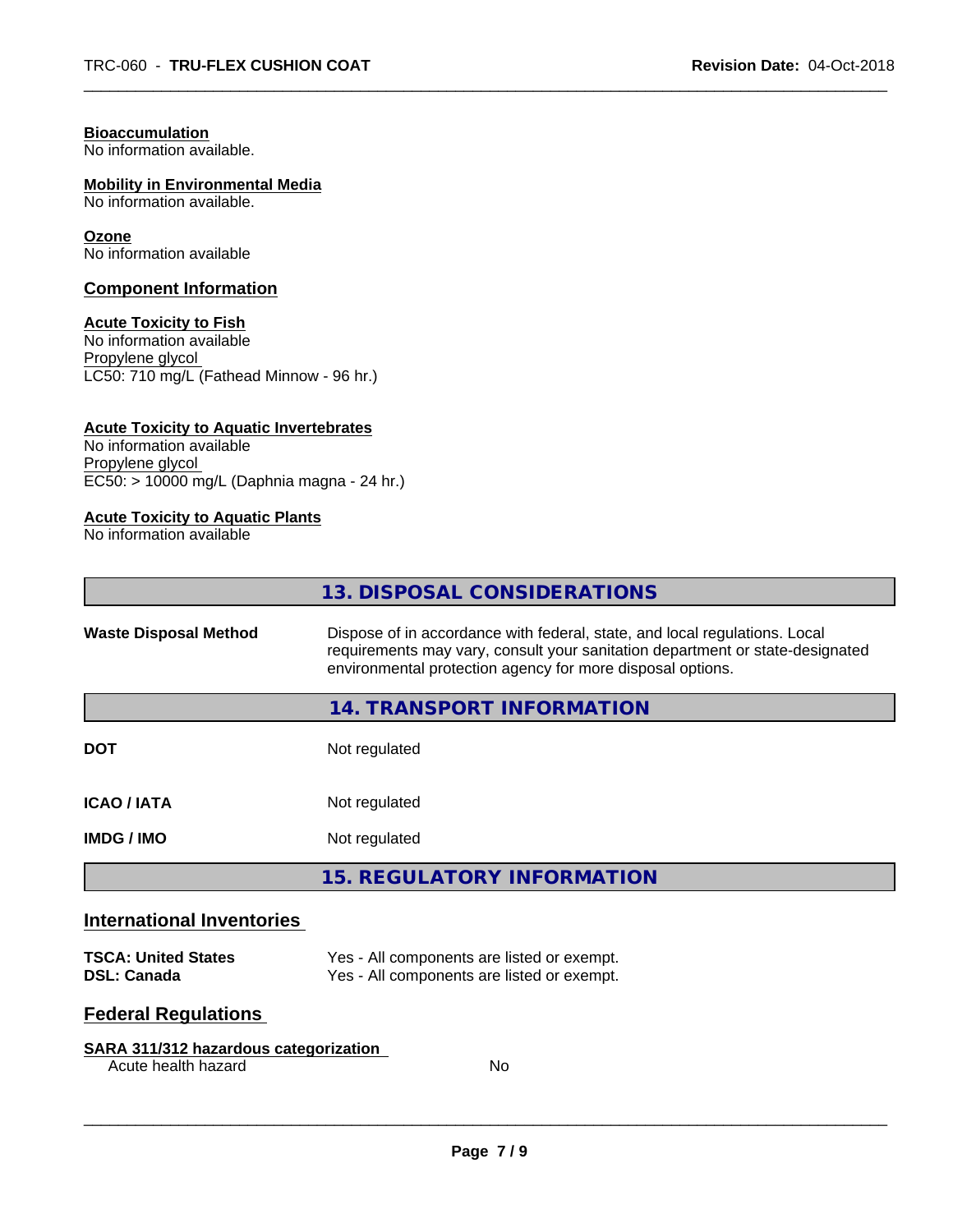| Chronic Health Hazard             | Yes |  |
|-----------------------------------|-----|--|
| Fire hazard                       | No. |  |
| Sudden release of pressure hazard | No. |  |
| Reactive Hazard                   | No. |  |

# **SARA 313**

Section 313 of Title III of the Superfund Amendments and Reauthorization Act of 1986 (SARA). This product contains a chemical or chemicals which are subject to the reporting requirements of the Act and Title 40 of the Code of Federal Regulations, Part 372:

*None*

#### **Clean Air Act,Section 112 Hazardous Air Pollutants (HAPs) (see 40 CFR 61)**

This product contains the following HAPs:

*None*

# **US State Regulations**

#### **California Proposition 65**

**WARNING:** Cancer and Reproductive Harm– www.P65warnings.ca.gov

#### **State Right-to-Know**

| <b>Chemical name</b>  | باامعت<br>ма<br>.<br>⊶atinus <del>c</del> us | . Jersev<br><b>New</b> | <b>`nsvivania</b> |
|-----------------------|----------------------------------------------|------------------------|-------------------|
| Silica<br>crystalline |                                              |                        |                   |
| alc                   |                                              |                        |                   |

#### **Legend**

X - Listed

# **16. OTHER INFORMATION**

- **HMIS Health:** 3\* **Flammability:** 0 **Reactivity:** 0 **PPE:** -
- **HMIS Legend**
- 0 Minimal Hazard
- 1 Slight Hazard
- 2 Moderate Hazard
- 3 Serious Hazard
- 4 Severe Hazard
- Chronic Hazard

X - Consult your supervisor or S.O.P. for "Special" handling instructions.

*Note: The PPE rating has intentionally been left blank. Choose appropriate PPE that will protect employees from the hazards the material will present under the actual normal conditions of use.*

*Caution: HMISÒ ratings are based on a 0-4 rating scale, with 0 representing minimal hazards or risks, and 4 representing significant hazards or risks. Although HMISÒ ratings are not required on MSDSs under 29 CFR 1910.1200, the preparer, has chosen to provide them. HMISÒ ratings are to be used only in conjunction with a fully implemented HMISÒ program by workers who have received appropriate HMISÒ training. HMISÒ is a registered trade and service mark of the NPCA. HMISÒ materials may be purchased exclusively from J. J. Keller (800) 327-6868.*